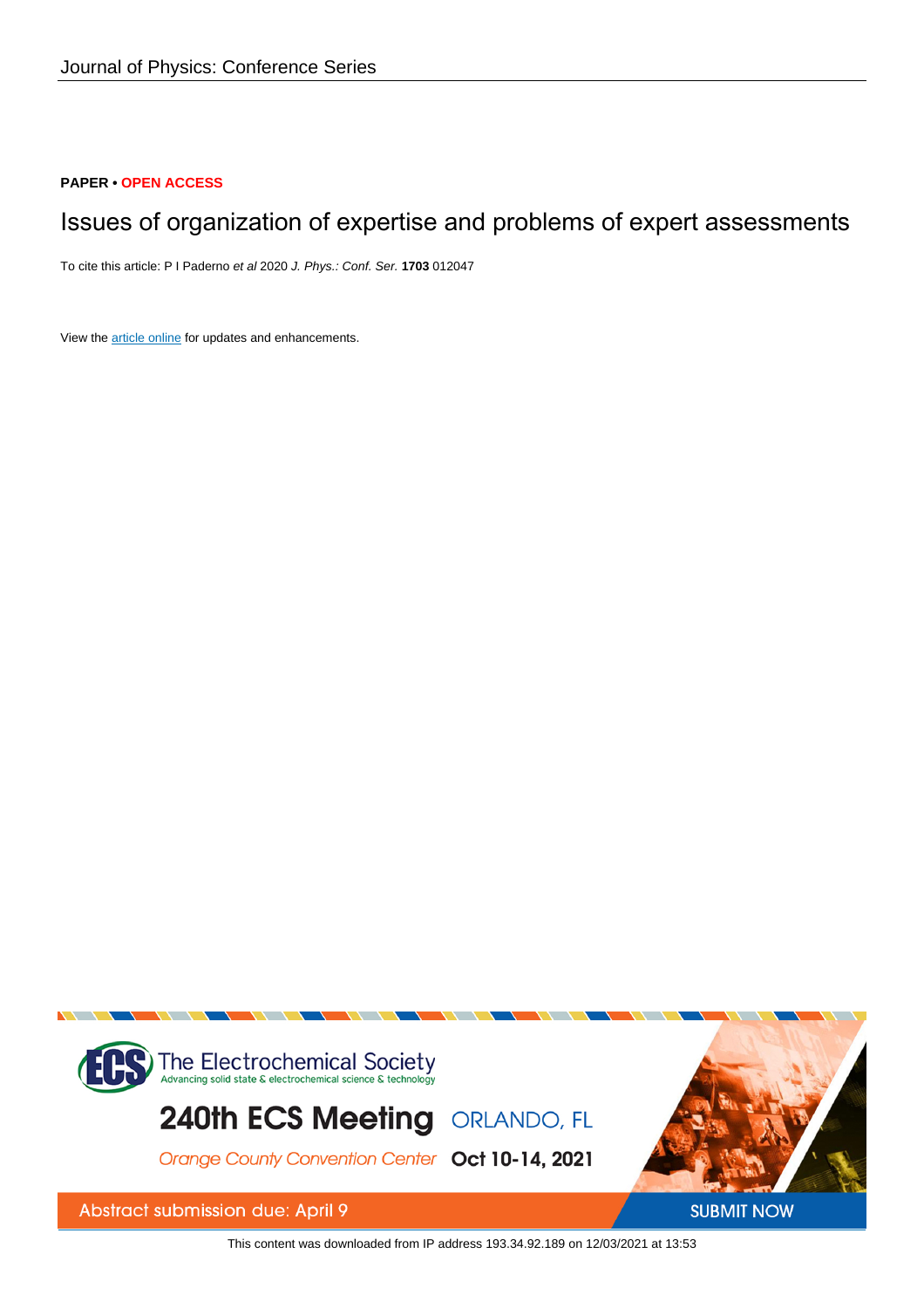# **Issues of organization of expertise and problems of expert assessments**

# **P I Paderno**<sup>1</sup> **, E A Burkov**<sup>2</sup> **and E A Lavrov**<sup>3</sup>

<sup>1</sup> Department of Information Systems, Saint Petersburg Electrotechnical University «LETI», St. Petersburg, Professora Popova 5, 197376, Russia <sup>2</sup> Department of Algorithmic Mathematics, Saint Petersburg Electrotechnical University «LETI», St. Petersburg, Professora Popova 5, 197376, Russia <sup>3</sup> Department of Computer Science, Sumy State University, Sumy, Rymskogo-Korsakova 2, 40007, Ukraine

#### E-mail: eaburkov@gmail.com

**Abstract**. In the course of preparation and carrying out of various expertises, in a number of cases methodological and organizational problems arise due to both the insufficiently high level of training of the working group members who develop the program and methodology of the expertise, and various restrictions, that could have a material impact on the credibility of the results. These restrictions generally are either financial in nature or are associated with a lack of sufficiently qualified and objective experts in the subject area. Objective: to develop a set of techniques that allow to expand the possibilities of using expert assessment methods in the preparation and carrying out of modern expertise in the presence of restrictions associated with external conditions. Methods: methods and approaches of system analysis, integration of individual expert assessments are used. Results: a comprehensive analysis of the problems faced by specialists in the organization of various expertises has been carried out. A number of techniques have been proposed that make it possible to significantly simplify the process of preparing and carrying out expertises but at the same time do not negatively affect the adequacy of the results obtained. Practical significance: the results obtained can be widely used in the course of various expertises, both in the process of selecting experts and in the process of direct obtaining and combining expert assessments. In addition, the use of obtained results in terms of different organizational and material restrictions will allow to expand the scope of possible applications of expert assessments. Prospects: the proposed approach and the set of techniques lay the methodological basis for creating a decision support system that will give specific recommendations to specialists involved in the development of program and methodology of the expertise at all stages of their activities. The introduction of such a system will greatly contribute to the simplification of various expertises, and will also increase confidence in their results.

#### **1. Introduction**

To date, most of the management and decision-making tasks have been successfully formalized at the process level, but not at the formal mathematical model level. Formal task sets and models are developed primarily for continuous control processes and systems. Management and decision-making in systems where the human factor, which is the cause of subjectivity and uncertainty, plays a significant role, is an area where so far there are more questions than answers. One of the established approaches to solving



Content from this work may be used under the terms of the Creative Commons Attribution 3.0 licence. Any further distribution of this work must maintain attribution to the author(s) and the title of the work, journal citation and DOI. Published under licence by IOP Publishing Ltd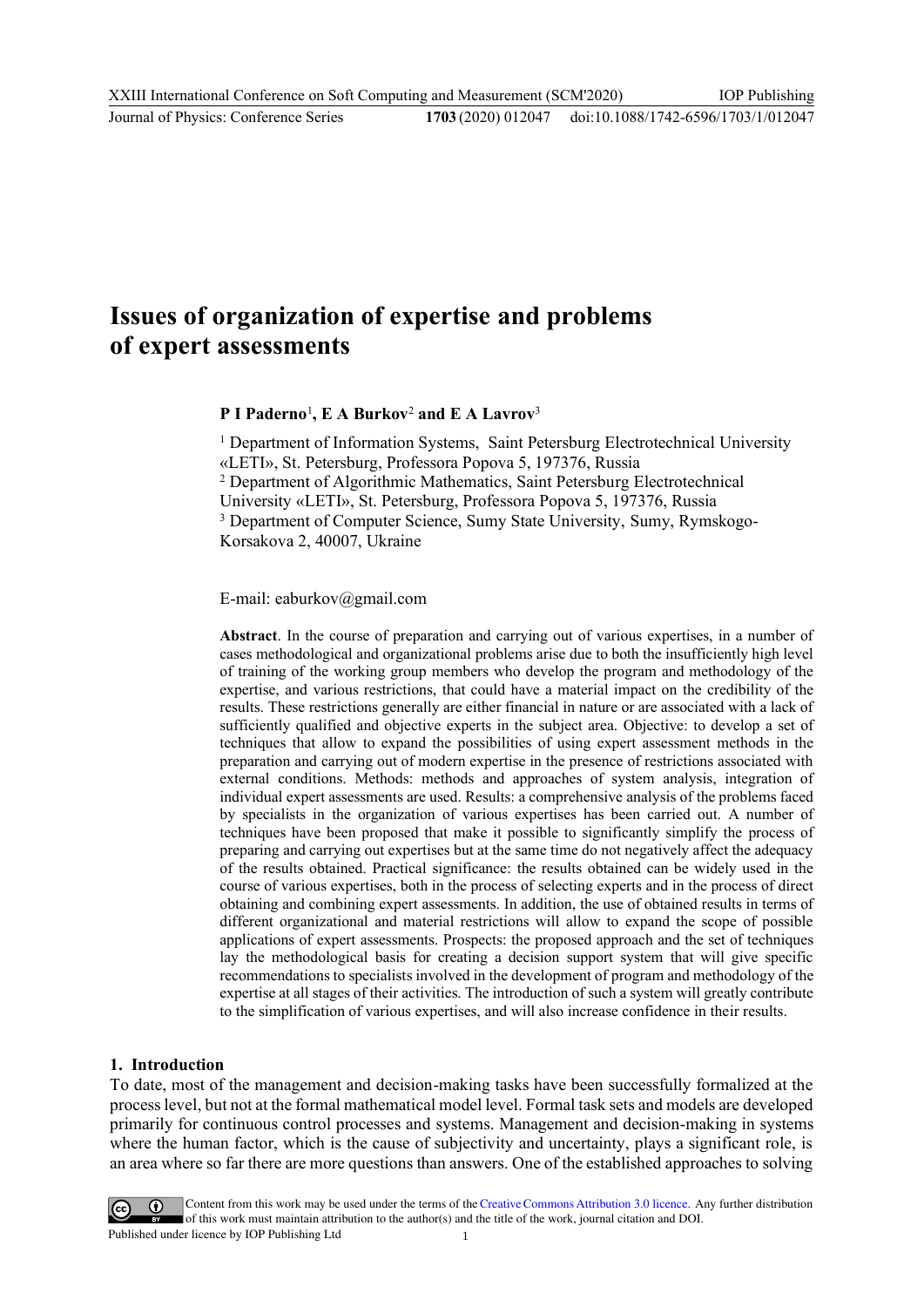| XXIII International Conference on Soft Computing and Measurement (SCM'2020) |                                                        | <b>IOP</b> Publishing |
|-----------------------------------------------------------------------------|--------------------------------------------------------|-----------------------|
| Journal of Physics: Conference Series                                       | 1703 (2020) 012047 doi:10.1088/1742-6596/1703/1/012047 |                       |

the problems of evaluation and prediction is expert assessment, which consists in analyzing the problem being solved, identifying its significant characteristics, and then constructing a mathematical or other model used later to assess the situation and develop a solution. In addition, in some cases, the use of expert assessment is much cheaper and more effective than other approaches [1]. Currently, promising methods and approaches have developed to a large extent, which can be used in the framework of expert assessment to build a formal model: analytic hierarchy process [2], methods of fuzzy set theory [3], the Bayesian approach [4], interval estimates [5].

It should be emphasized that experts themselves, who are specialists in specific problem areas, are not obliged to understand the specifics of the use of expert assessment methods. They should be considered as sources of information and «measuring instruments» on which the results of the expertise are based. This is all the more true, given the fact that to assess the quality and prospects of some developed information models that are planned to be used in the future, it is necessary to involve expert users who have not yet reached the age of majority.

In addition to the expert group, an important component of the reliability and adequacy of the results of the expertise is the efficiency of its preparation and provision, which is the responsibility of the working group. The activities of the working group can be compared with the activities of the designer, according to whose project the expertise itself will be carried out directly. However, the working group does not always have sufficiently qualified experts in the field of expert assessment, so it seems relevant to develop an information system of intellectual support for the activity of the working group in the process of preparing an expertise.

### **2. Organization of expertise**

The expert commission that prepares and conducts the expertise consists of a working group and an expert group. To obtain reliable and adequate results of the expertise, effective and thoughtful interaction of these groups, performing various functions during the expertise, is required.

The working group ensures the work of the expert commission and performs the following functions at various stages of the expertise:

*During the preparation phase, the working group*:

- determines the number of experts in the expert group, selects them and forms an expert group;
- clarifies the object and purpose of the expertise, selects methods (analytical, modeling, survey, etc.), and also determines the need and possibility of conducting tests;
- specifies the methods and procedures for the assessment, determines the list of operations performed by experts and prepares the necessary program and methodology for the expertise.

*At the stage of implementation of the expertise, the working group participates in solving the following tasks:*

- adjustment (if necessary) of the expertise program and methodology;
- obtaining values of the estimated indicators;
- support of procedures for expert assessment of individual indicators.

*At the final stage, the working group provides:*

- obtaining integrated indicators that are the basis for results analysis and decision-making;
- analysis of the obtained integrated indicators and development of recommendations;
- documenting expertise results.

As can be seen, the working group, already at the stage of preparation, determines almost completely not only the process of conducting, but also to a large extent the quality of future expertise and, therefore, the adequacy of the expert assessments and the reliability of the conclusions drawn from these assessments.

Let's consider in more detail the support of the working group in solving the following important tasks:

- forming of expert group;
- creation of hierarchy of indicators;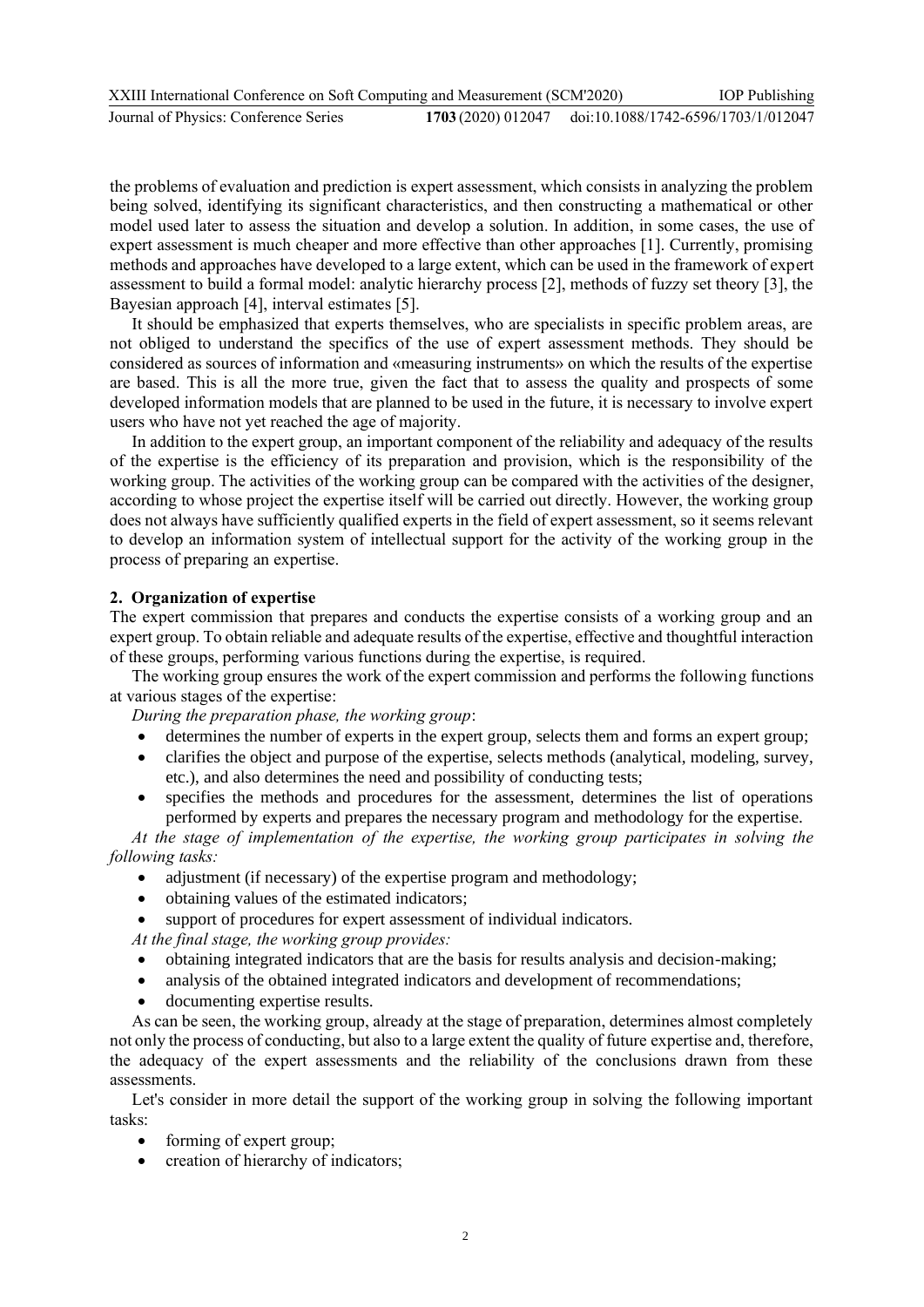# **3. Forming of expert group**

The composition of the expert group largely depends on the following factors:

- $\bullet$   $C$  complexity and scale of the problem;
- $R$  necessary and available resources;
- $\bullet$  *E* efficiency of experts;
- *S* successful participation in previous expertises;
- $\bullet$   $T$  time allowed for the expertise.

Thus, the main factors affecting the composition of the expert group can be presented in the form of the next tuple:

$$
G = \langle C, R, E, S, T \rangle.
$$

At the same time, the complexity and scale of the problem determine which specialists should be involved as experts, that is, this factor generates problem-oriented tasks.

The existing resource constraints can affect the level of efficiency (competence, objectivity, etc.) of the experts involved. In addition, resource constraints often affect the number of experts involved.

The effectiveness of experts consists of the characteristics that the expert should have, in particular competence, objectivity, communicativity and ability to formalize his knowledge.

To assess how successfully the expert participates in previous expertises, it is necessary to organize the collection, storage and processing of data on the conducted expertises and their results. The successful participation of the expert in previous expertises (within a reasonable time interval) implies a sufficient proximity of his judgments and assessments to the real state of affairs.

The time factor can often turn out to be critical, since a sharp reduction in the timing and organization of the expertise can lead to the fact that a number of methods cannot be used due to their long duration. It can also affect the composition and size of the expert group.

Of all these factors, particular attention should be paid to the effectiveness of experts, depending on the following characteristics:

- *Q* competence of the expert in the problem area;
- *M* motivation for the expert to participate in the expertise;
- $\bullet$  *O* objectivity of the expert;
- *P* personal qualities of the expert.

All characteristics that determine the expert's efficiency can also be represented in the form of the next tuple:

$$
E = \langle Q, M, O, P \rangle.
$$

It should be noted that the above characteristics of the expert's efficiency can also be broken down into separate components:

- competence of the expert in a problem area depends on his education, theoretical knowledge, practical experience;
- motivation of the expert depends to a large extent on the method of attracting the expert and his interest in participating in the expertise (request of colleagues, participation of authorities, prestige of participation, monetary remuneration, coercion, etc.);
- objectivity of the expert depends on his individual characteristics, and may also be due to external reasons (lobbying);
- personal qualities of the expert, which include psychophysical characteristics, erudition, sociability, etc.

It should be noted that if sufficient research is available on factors such as competence, motivation and personal qualities, there is practically no research on objectivity due to individual characteristics. Thus, for the selection of effective experts, the working group needs to use some procedure for the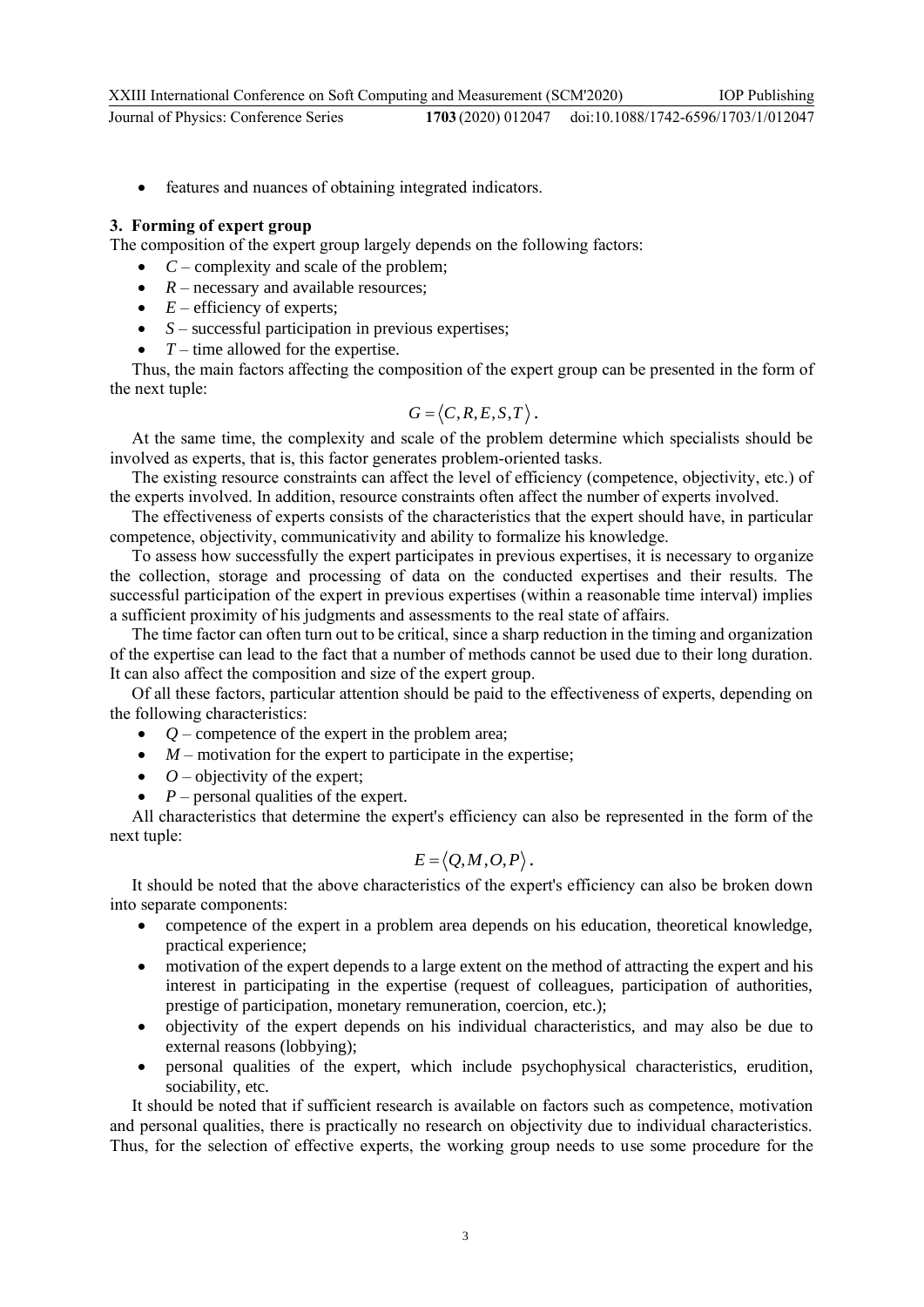classification or assessment of experts according to the degree of their manifestation of the above characteristics.

# **4. Assessment of objectivity and stability of experts**

Let there be a group of experts  $A = \{A_1, A_2, ..., A_m\}$ , as well as a number of expert assessments  $x_1, x_2, \dots, x_m$  of the value of X, where  $x_i$  is the assessment of the value of X given by the *i*-th expert. In accordance with the basic axiom of the group expert assessment:

$$
x \underset{m \to \infty}{\to} x, \tag{1}
$$

where  $x = f(x_1, x_2, ..., x_m)$  is the integrated assessment obtained by aggregating the assessments of *m* experts; *x* is the true value of *X*.

Suppose that the *i*-th expert can estimate the value of *X* with correction for a possible error:

$$
\varepsilon_i = x_i - x \,, \tag{2}
$$

where  $\varepsilon$ <sub>i</sub> is a random variable representing the error in the assessments of the *i*-th expert, which has a normal distribution  $\varepsilon_i \sim N(\theta_i, \sigma_i)$  and contains two components:

$$
\varepsilon_i = \theta_i + \xi_i, \tag{3}
$$

where  $\theta_i$  is a systematic error due to the individual characteristics of the *i*-th expert, equal to the mathematical expectation of  $\varepsilon_i$ ;  $\xi_i$  is a random error caused by the influence of random factors and is a centered random variable.

The assumption of the normal distribution of errors of expert assessments is made on the basis of the following prerequisites: firstly, it is customary to use the normal distribution to describe various types of errors; secondly, this hypothesis ensures the simplicity of further analysis. The method for analyzing the objectivity of expert assessments presented below can be easily modified for those cases when, in the analyst's opinion, the distribution law of the error of expert assessments is different from the normal one.

For a certain object of assessment, let us calculate the numerical values of the errors made by experts when assessing this object. In accordance with (1), replace in (2) the true value of the estimated parameter by the integrated assessment:  $\varepsilon_i = x_i - x$ . Let's move on to the relative error, to exclude the dependence of the error on the scale:

$$
\delta_i = \varepsilon_i / r = (x_i - \overline{x}) / r, \qquad (4)
$$

where  $r$  is the length of the scale. Thus, the relative errors of the assessments of all experts for a given object of assessment can be calculated:  $\delta_1, \delta_2, ..., \delta_m$ .

Let  $\delta_{ij}$  be the error of the *i*-th expert when evaluating the *j*-th object. Then, according to the results of evaluating *n* objects by the *i*-th expert, it is possible to find errors  $\delta_{i1}, \delta_{i2}, \ldots, \delta_{in}$  representing values of the random variable  $\Delta_i$ , that is, the errors in the assessments of the *i*-th expert when using the considered criterion. Then we can calculate the average error of the expert's assessments for this criterion, which we will consider a systematic component of the error

$$
\overline{\delta}_i = \frac{1}{n} \sum_{j=1}^n \delta_{ij} \underset{n \to \infty}{\to} \theta_i , \qquad (5)
$$

and also the corrected standard deviation of the error

$$
\sigma_i = \sqrt{\frac{1}{n-1} \sum_{j=1}^n (\delta_{ij} - \overline{\delta}_i)^2}.
$$
 (6)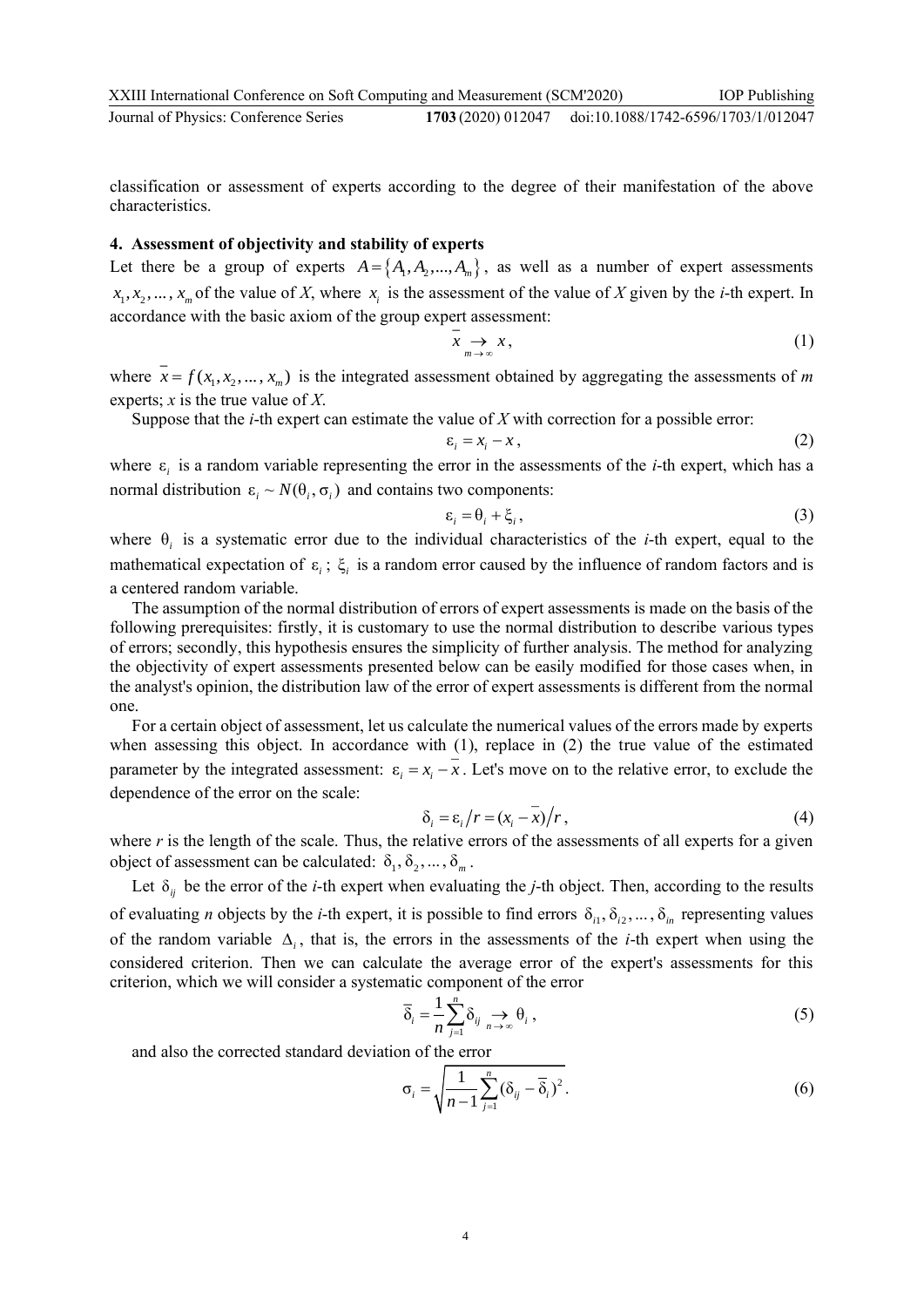# **5. Classification of experts**

For each expert, there is a certain value of the systematic component of the error of his assessments (5), as well as the standard deviation of this error (6). Expressions (5) and (6) are characteristics of the objectivity of experts, according to the meanings of which experts can be classified.

According to the systematic component of the error, experts can be classified as follows:

- $\overline{\delta}_i \in [-\alpha_i; \alpha_i]$  realist (*i*-th expert belongs to the class of realist experts);
- $\overline{\delta}_i \in [-\alpha_i; -\alpha_i]$  moderate pessimist;
- $\bullet$   $\overline{\delta}_i \in (\alpha_1; \alpha_2]$  moderate optimist;
- $\overline{\delta}_i \in [-\alpha_i; -\alpha_i]$  pessimist;
- $\bullet$   $\overline{\delta}_i \in (\alpha_2; \alpha_3]$  optimist;
- $\overline{\delta}_i \in [-\alpha_i; -\alpha_i]$  excessive pessimist;
- $\overline{\delta}_i \in (\alpha_3; \alpha_4]$  excessive optimist.

According to the random component of the error, experts can be classified as follows:

- $\bullet \quad \sigma_i \in [0; \beta_1]$  expert has a high stability;
- $\bullet \quad \sigma_i \in (\beta_1; \beta_2]$  expert has moderate stability;
- $\bullet \quad \sigma_i \in (\beta_2; \beta_3]$  expert has a low stability;
- $\bullet \quad \sigma_i \in (\beta_3; +\infty)$  expert is unstable.

Thus, for each assessment criterion, a classification of experts can be performed in accordance with the value of the systematic and random component of the error of their assessments by this criterion. The parameters  $\alpha_j$  and  $\beta_j$  ( $|\alpha_1| < |\alpha_2| < |\alpha_3| < |\alpha_4|$ ,  $|\beta_1| < |\beta_2| < |\beta_3|$ ) are selected by the analyst based on the properties of the assessment scale and the requirements for experts in a particular expertise.

In some cases, the value of the systematic component of the assessment error does not allow to clearly classify one of the experts:  $\delta_{i^*} \in (-\infty; -\alpha_4) \cup (\alpha_4; +\infty)$ . It is suggested that such an expert be considered overly subjective and not take into account his assessments. However, in this case, the random component of the error of such an expert can be small, i.e. the expert is stable. Then, by analogy with [1], it is possible to calculate the correlation coefficient of this expert's assessments and integrated assessments obtained without taking into account the assessments of this expert. If this correlation coefficient turns out to be large enough, we can recalculate the assessments of this expert to eliminate his bias.

Obviously, if the random component of an expert's error allows this expert to be classified as an unstable expert, then his assessments should not be taken into account. A separate and rather difficult task is to identify affiliated experts whose bias is deliberate.

#### **6. Creation of hierarchy of indicators**

One of the tasks often performed by a working group when preparing an expertise is creation of hierarchy of indicators (assessment criteria), and these indicators can be related both to the object being assessed and, for example, to the experts themselves. Such a hierarchy can be built either by the working group itself or with the help of the expert group.

The most useful method of creation of hierarchy of indicators is implemented in two stages. At the first stage, a fully connected stepped hierarchy (initial) *I*<sup>0</sup> of interrelated indicators is built, which is presented to the specialists involved (figure 1(a)). Each of the experts can remove any links between elements of neighboring levels of the initial hierarchy and thereby form their own hierarchy, corresponding to his ideas about the relationship of indicators (figure 1(b)). At the second stage, the

hierarchy received from experts are combined (figure 1(c)): 
$$
I_z = \bigcup_{k=1}^{m} I_k
$$
,  $I_z \subset I_o$ .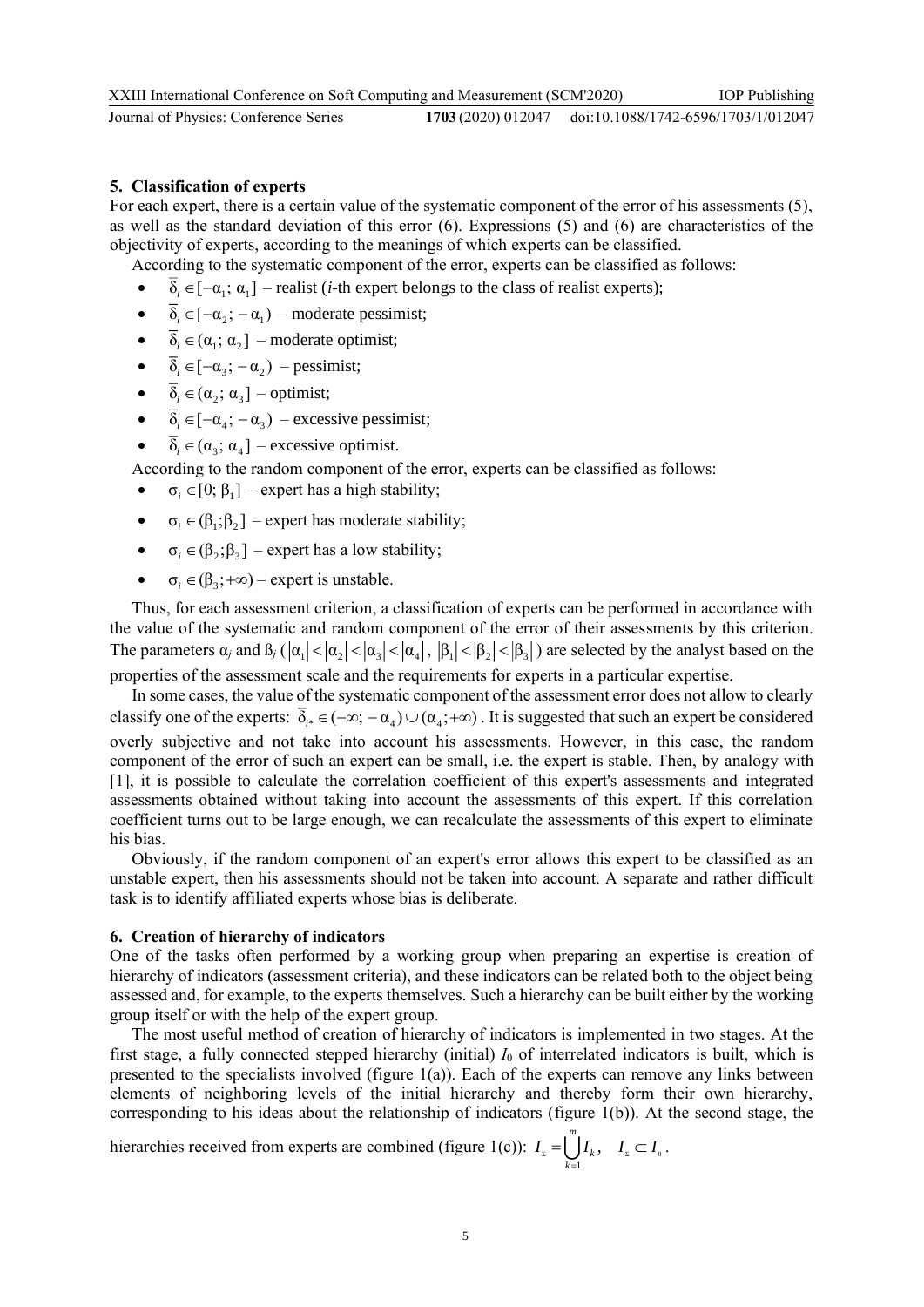| XXIII International Conference on Soft Computing and Measurement (SCM'2020) |  | <b>IOP</b> Publishing                                  |
|-----------------------------------------------------------------------------|--|--------------------------------------------------------|
| Journal of Physics: Conference Series                                       |  | 1703 (2020) 012047 doi:10.1088/1742-6596/1703/1/012047 |

It should be noted that the union of hierarchies can be implemented not only in the form of a formal union of sets, but also in other ways. For example, if at least 2/3 of experts have voted for a given vertex (connection), then it will be included in the combined hierarchy. The choice of the method of merging hierarchies is the task of the working group, however, formal merging of hierarchies is the most preferable, since it covers all opinions and does not give grounds for subsequent adjustment of the hierarchy of indicators during the expertise.



**Figure 1**. The initial fully connected hierarchy (a); hierarchy received from some expert (b); the resulting hierarchy, obtained after combining the opinions of all experts (c) (*the strokes mark the remote arcs and vertices in each of the particulars and in the resulting hierarchy*).

#### **7. Features of obtaining integrated indicators**

Obtaining integrated indicators is usually carried out using the weighted average method. The use of this method combines expert and calculation methods: on the basis of weight coefficients and values of assessments of single indicators the values of integrated indicators are determined by the calculation method, for example, according to one of the formulas given in table 1.

| Type of assessment             | Calculating method                                                                                           |
|--------------------------------|--------------------------------------------------------------------------------------------------------------|
| Weighted average arithmetic    | $\overline{z}_1 = f_1(x_1, x_2, , x_m) = \sum_{i=1}^{m} q_i x_i / \sum_{i=1}^{m} q_i$                        |
| Weighted average geometric     | $\overline{z}_2 = f_2(x_1, x_2, , x_m) = \left(\prod_{i=1}^{m} x_i^{q_i}\right)^{\sqrt{\sum_{i=1}^{n} q_i}}$ |
| Weighted average quadratic     | $\overline{z}_3 = f_3(x_1, x_2,,x_m) = \sqrt{\sum_{i=1}^m q_i x_i^2} / \sum_{i=1}^m q_i$                     |
| Extreme pessimistic assessment | $\overline{z}_4 = f_4(x_1, x_2, , x_m) = \min x_i$                                                           |
| Extreme optimistic assessment  | $\overline{z}_5 = f_5(x_1, x_2, , x_m) = \max x_i$                                                           |

**Table 1**.Types and methods of calculating integrated indicators.

Since all assessments of single indicators are positive,  $f_4 \le f_2 \le f_1 \le f_3 \le f_5$  inequality is always fulfilled.

The following cases may be the features of the methods for processing expert assessments:

1)implementation of the transition from one (initial) assessment scale to another scale, which due to certain properties is more convenient for experts or analysts;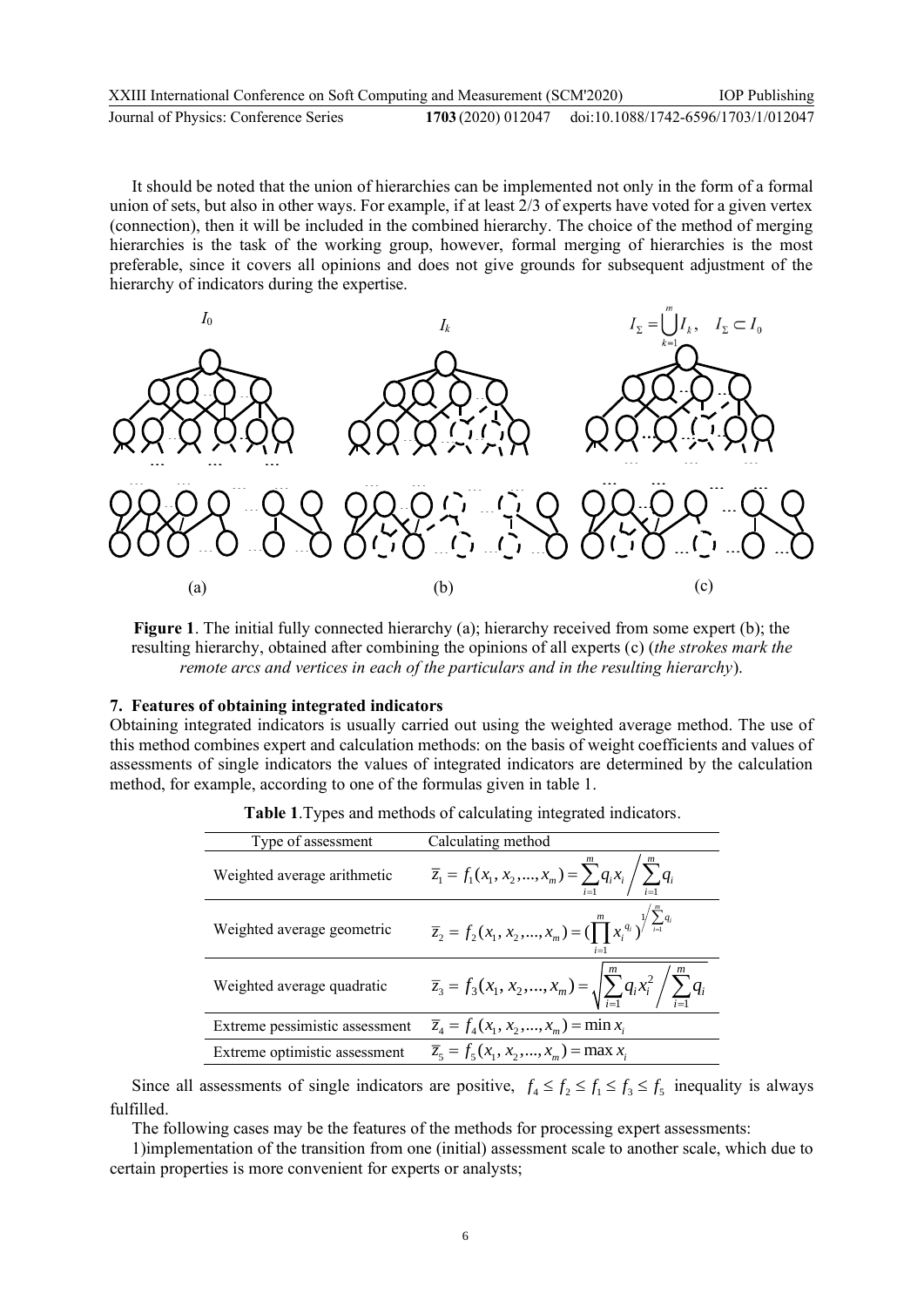2) discarding several pessimistic and optimistic assessments of experts, followed by obtaining the integrated assessment based on the remaining individual assessments.

### 7.1. *Case 1*.

It is clear that if during the processing of assessments a transition to the scale *S \** was made, then the integrated assessment will belong to the same scale, which is not always convenient. For example, it may be necessary to provide integrated assessment to the experts who formed the initial vector of assessments in order to provide feedback during the expertise. Probably, such integrated assessment will be incomprehensible to the experts, because they used the scale *S*, and not the scale *S \** . Therefore, the problem arises of transforming the integrated assessment obtained in the scale *S \** into the original scale *S*. The simplest solution is to use the inverse transformation, which was used in the transition from the scale  $S$  to the scale  $S^*$ . But the application of the inverse transformation does not always give a correct result. The correctness depends on the nature of the transformation and the type of integrated assessment that undergoes a reverse transformation. In this case, speaking about the correctness, we mean the preservation of the integrated assessment on going from the scale *S \** back to the scale *S*, that is, the fulfillment of the equality  $L^{-1}(\bar{z}_i(L(X))) = \bar{z}_i(X)$ , where *L* is any linear transformation.

The most frequent transformations used in the transition from one scale to another are the following linear transformations:

- Transformation of scale:  $L_1(X) = \alpha X = (\alpha x_1, \alpha x_2, ..., \alpha x_m)$ .
- Shift transformation:  $L_2(X) = X + \beta = (x_1 + \beta, x_2 + \beta, ..., x_m + \beta).$
- General linear transformation:  $L_3(X) = \alpha X + \beta = (\alpha x_1 + \beta, \alpha x_2 + \beta, ..., \alpha x_m + \beta)$ .

It is obvious that the above transformations (except for the case when  $\alpha = 0$ ) have inverse transformations. As was shown in [6], the scale transformation and the inverse transformation preserve the values of all integrated assessments. Also in [7] it is shown that when using the shift transformation and inverse transformation:

- geometric mean shifts by a greater value than the shift parameter, i.e. the assessment obtained by the inverse transformation will be overestimated;
- quadratic mean shifts by a smaller value than the shift parameter, i.e. the assessment obtained by the inverse transformation will be underestimated.

The general linear transformation is a superposition of scale and shift transformations, so its use is also not correct when the integrated assessment is obtained as the geometric or quadratic mean.

### 7.2. *Case 2*.

Consider a processing technique that assumes that several of the highest (*k*) and several of the lowest (*l*) expert assessments will be excluded before calculating the integrated assessment.

Assuming that the minimum assessment (*a*) and the maximum assessment (*b*) allowed by the scale are positive in [8] interval estimates of the deviations of the adjusted integrated assessments from the base integrated assessments are given.

When obtaining the integrated assessment by the method of simple arithmetic mean ( $q_i = 1/m$ ), the difference between the base and corrected integrated assessments is in the interval  $\frac{1}{m}(b-a) \leq f_1 - f_1^* \leq \frac{k}{m}(b-a)$  $-\frac{1}{2}(b-a) \le f_1 - f_1^* \le \frac{1}{2}(b-a)$ , and if the number of discarded highest and lowest assessments is the

same  $(l = k)$ , then the inequality  $|f_1 - f_1^*| \leq \frac{k}{m}(b - a)$  will hold.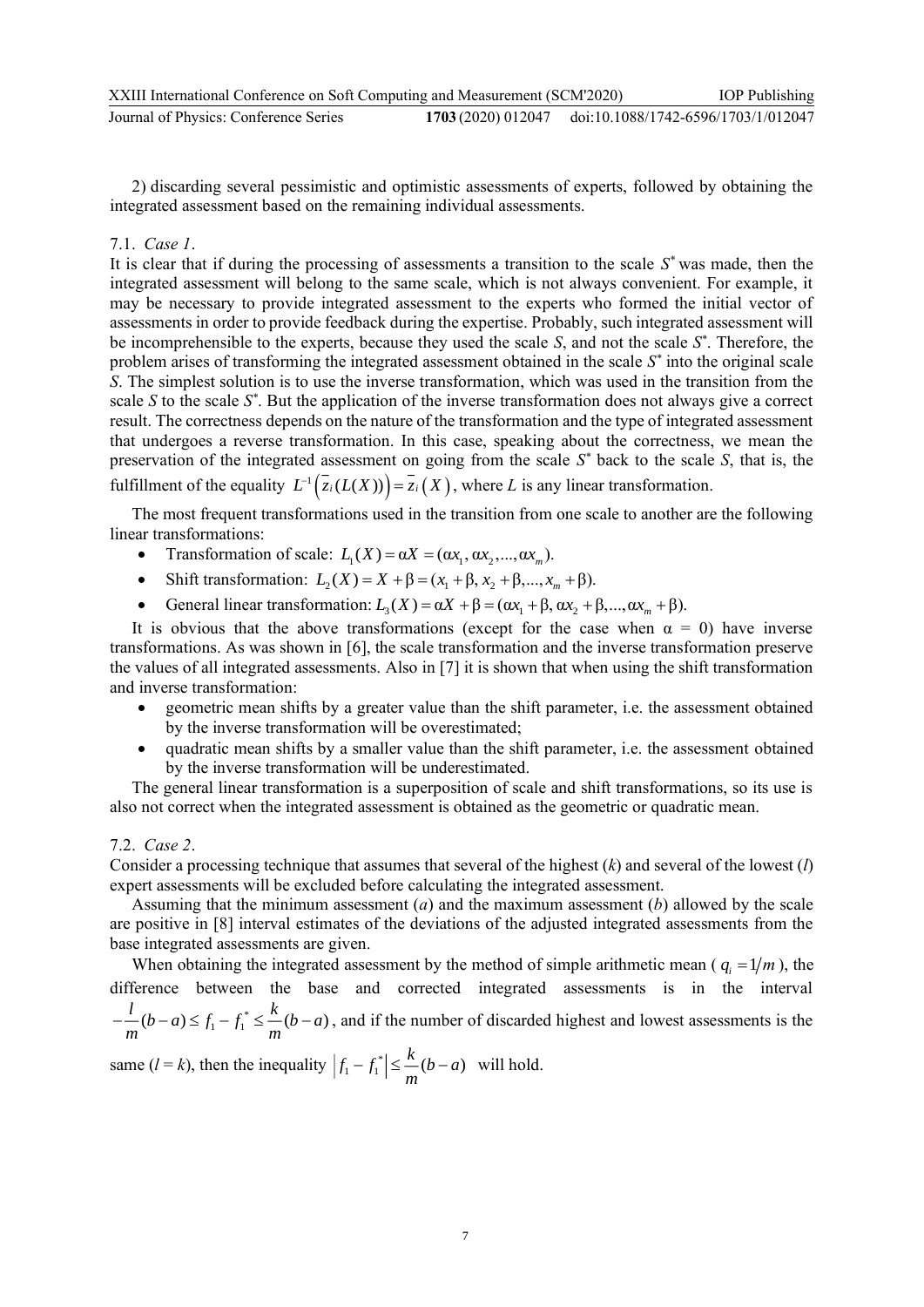When obtaining the integrated assessment by the geometric mean method, the difference between

the base and corrected integrated assessments is in the interval  $\left|\frac{b}{n}\right|^{m} \leq f_2/f_2^*$  $\left(\frac{b}{a}\right)^{-\frac{l}{m}} \leq f_2 / f_2^* \leq \left(\frac{b}{a}\right)^{\frac{k}{m}}$  $\left(\frac{b}{a}\right)^{-m} \leq f_2/f_2^* \leq \left(\frac{b}{a}\right)^{-m}$ , and when

switching to logarithmic scales:  $-\frac{l}{m}(\ln b - \ln a) \leq \ln f_2 - \ln f_2^* \leq \frac{k}{m}(\ln b - \ln a)$ .

In the case when the number of discarded highest and lowest assessments is the same  $(l = k)$ , this expression will have the form:  $\left|\ln f_2 - \ln f_2^*\right| \leq \frac{k}{m}(\ln b - \ln a)$ .

When obtaining the integrated assessment by the mean square method, the following inequality will be valid for the difference between the base and corrected integrated assessments:

$$
-l \left( \sqrt{\frac{la^2 + (m-l)b^2}{m}} + b \right) \le \frac{m(f_3 - f_3^*)}{b^2 - a^2} \le k \left/ \left( \sqrt{\frac{(m-k)a^2 + kb^2}{m}} + a \right) .
$$

Thus, when developing the expertise methodology, the working group should take into account the following facts:

- when calculating the integrated assessment in the form of the arithmetic mean, the magnitude of the impact on it of the marginal assessment of one expert does not exceed 100 / *m* percent of the scale;
- integrated assessment in the form of the arithmetic mean is equally sensitive to overvalued and undervalued assessments of experts;
- when calculating the integrated assessment in the form of the geometric mean, the magnitude of the impact on it of the marginal assessment of one expert does not exceed 100 / *m* percent of the scale;
- integrated assessment in the form of quadratic mean is significantly more sensitive to overvalued than undervalued expert assessments.

#### **8. Conclusions and prospects**

The developed approach to the formation of the expert group is the basis for creating an expanded methodology that determines the main points of assessment and selection of experts for future expertise. It is planned to develop automated procedures that support the assessment and selection of experts for various expertises using a specialized database.

The proposed method for constructing a hierarchy of indicators can be used both for the future assessment of the studied object (process, system), and for a more in-depth assessment of prospective experts. The two-stage procedure for constructing the hierarchy of indicators will reduce the likelihood of experts' objections to the structure and composition of the main indicators, and thus avoid the need to adjust this structure at the stage of direct expertise, which is usually limited in time.

Analysis of the features and limitations of various approaches to obtaining integrated indicators based on the processing of individual expert assessments allows the working group to form a well-founded methodology for conducting an expertise at the early stages of preparation. Familiarization of experts with the prepared methodology will reduce the likelihood of disagreements between experts and the working group on the processing of expert assessments, as well as the likelihood of adjusting the program and methodology, and thereby increase the efficiency of the expertise itself.

All of the above can become the foundation for the formation and development of organizations specializing in the preparation and conduct of various expertises. On the basis of the stated results a system of intellectual support for the preparation and conducting of various expertises is being developed [9], which is part of the information system for decision support. The development and implementation of such a system will make it possible to solve many problems associated with expert assessment, including through the use of various methods of taking into account the uncertainty factor.